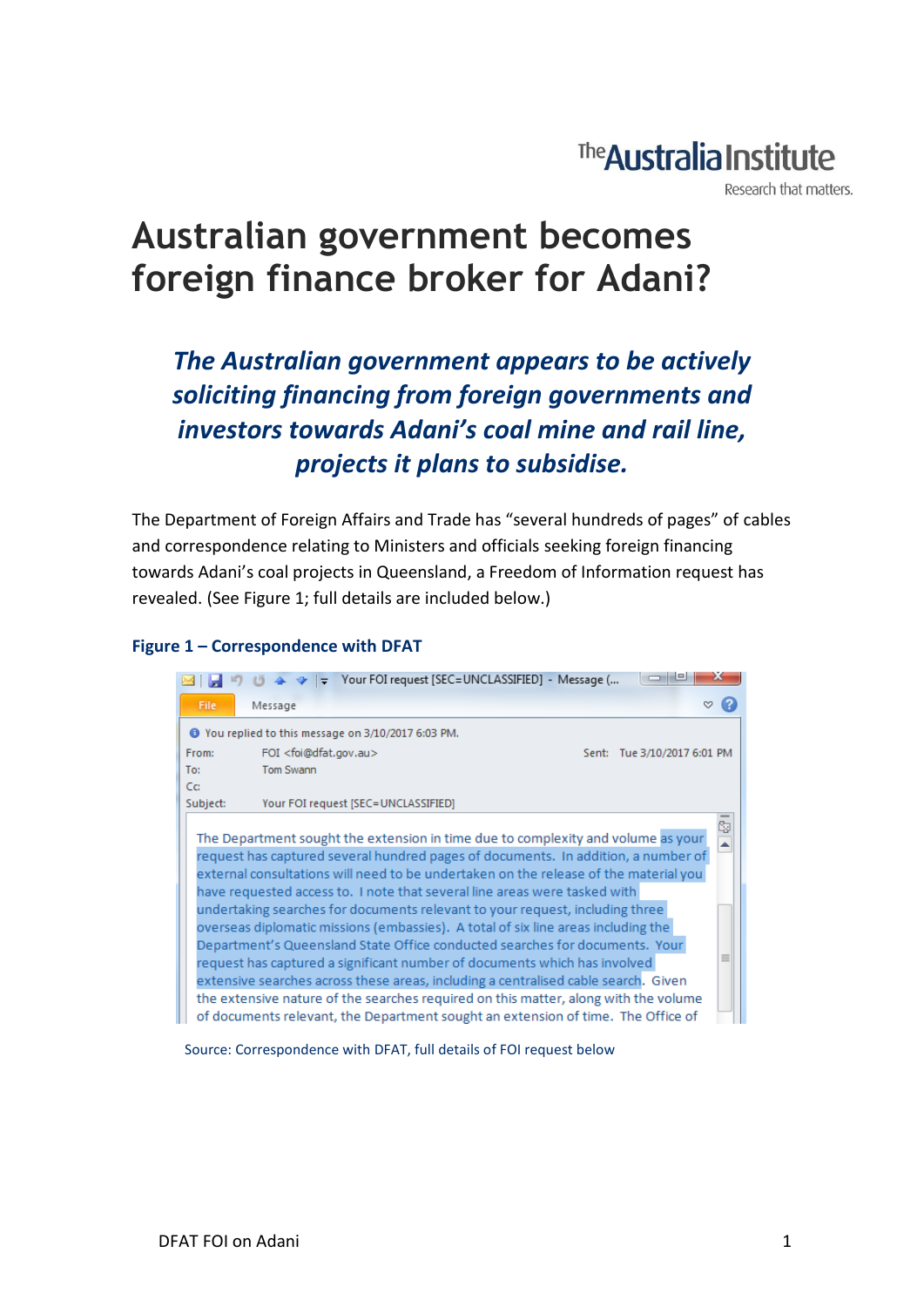In September The Australia Institute lodged an FOI request seeking all DFAT correspondence and cables from 2017 relating to "formal representations" from Australian Ministers or officials requesting consideration of financial involvement in Adani's projects from foreign financers, including foreign government import-export banks, multi-lateral agencies or private investors.

The Department searched three embassies and six public service 'line areas', including the Department's Queensland State Office, and found so many documents they needed an extension to process the request.

This substantial assistance from the Australian government appears to be in response to Adani's requests for help. An earlier broader request also asked for documents relating to Adani's requests for government help soliciting foreign financing. That request revealed so many documents the Department refused to process it.

Adani's projects have struggled to find financing, with numerous Australian and international banks declining involvement.

Trade Minister Steve Ciobo met with Adani Group Chair Gautam Adani in India in August 2017 as part of a trade delegation.<sup>1</sup> Documents from this period are included in the scope of the FOI request.

While the FOI decision is due on 20 October, further extensions are likely, and documents are likely to be heavily redacted.

### **Adani and funders backed by government subsidies**

The government appears to be soliciting foreign funding for a project that stands to benefit from substantial subsidies. Any foreign investor would benefit from subsidised government loans which transfer cost and risk onto the Australian taxpayer. Foreign funders may get repaid before Australian taxpayers, and if the project collapses, may get repaid even if Australian taxpayers don't.

Involvement from foreign import-export banks could be yet another subsidy, to support foreign suppliers. It would be surprising if the Australian government were promoting foreign over domestic suppliers.

1

<sup>1</sup> ABC 4 Corners (2017) *Digging Into Adani* <http://www.abc.net.au/4corners/digging-into-adani/8997202>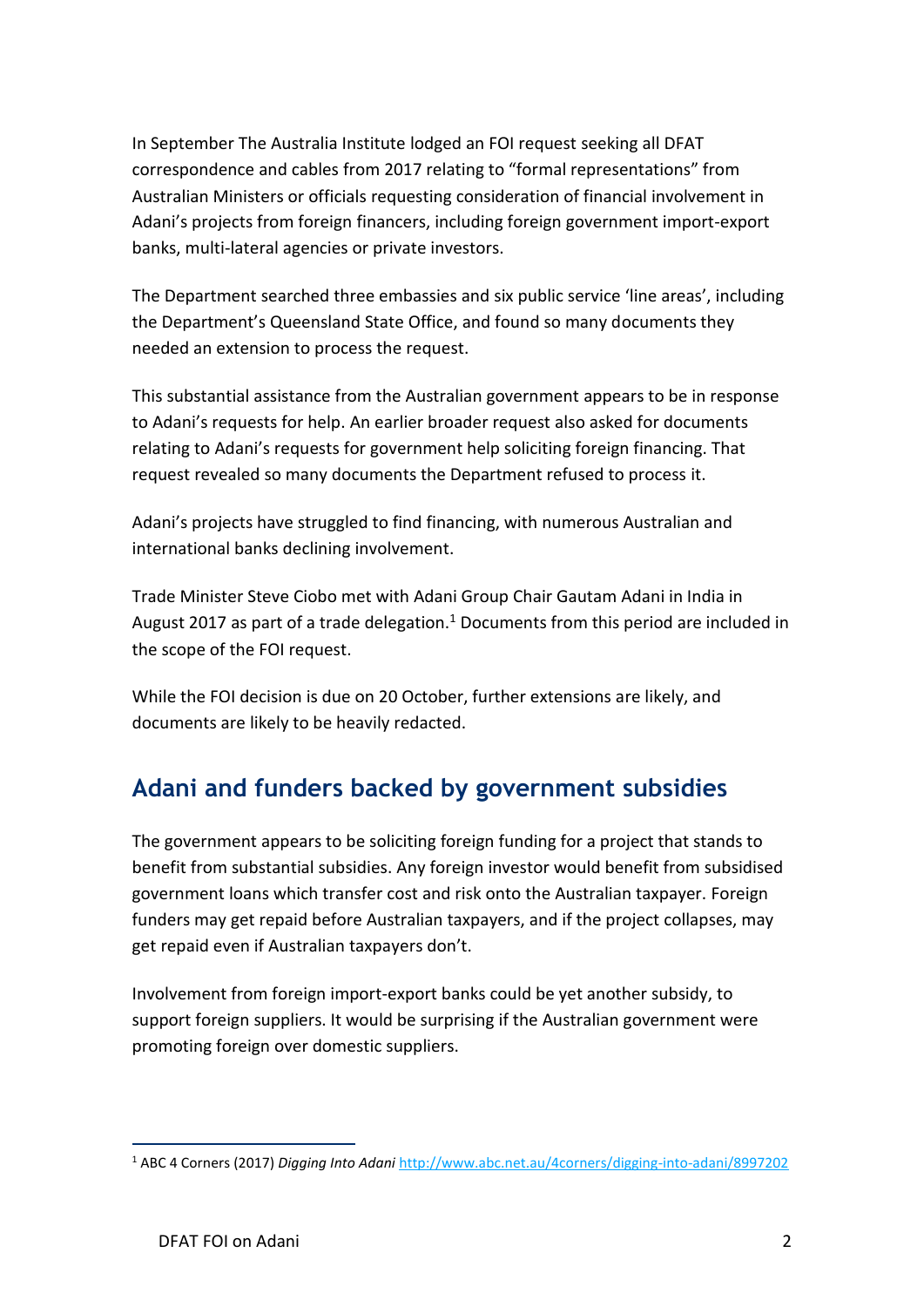Adani has applied for an Australian government subsidised loan of up to \$1 billion for Adani's rail line from the NAIF. The proposal is backed by current Minister for Northern Australia Barnaby Joyce and former Minister Matt Canavan.<sup>2</sup>

NAIF concessions can include later repayment, or lower priority repayment, taking risk out of the project for other investors.<sup>3</sup> The NAIF faces ongoing criticism over governance, secrecy and its failure to respond to political pressure, including over Adani.<sup>4</sup> It is unclear whether NAIF is involved in soliciting foreign funding.

Adani could also be eligible for financing from Efic, Australia's export credit agency. In September, Trade Minister Ciobo changed Efic's operating expectations, allowing it to again fund coal projects in Australia. Ciobo argued Australian banks were being bullied into not funding coal projects, justifying government support.<sup>5</sup>

Efic provides credit insurance and loans, again transferring risk onto the taxpayer.

There are other state and local subsidies. The Queensland government has offered a subsidised loan in the form of a secret deal on royalty deferment,<sup>6</sup> as well as an unlimited, unreviewable water license.<sup>7</sup> Local councils are subsidising Adani's airport.<sup>8</sup>

Any Australian government requests for foreign funding are presenting a proposal that backed by substantial government financial support.

<sup>1</sup> 2 Ludlow, Coorey (2017) *Barnaby Joyce backs federal loan for Adani mine* [http://www.afr.com/news/politics/barnaby-joyce-backs-federal-loan-for-adani-mine-20161206](http://www.afr.com/news/politics/barnaby-joyce-backs-federal-loan-for-adani-mine-20161206-gt5mgh) [gt5mgh](http://www.afr.com/news/politics/barnaby-joyce-backs-federal-loan-for-adani-mine-20161206-gt5mgh)

<sup>3</sup> NAIF (2017) *Presentation 29 August* slide 12 [https://naif-gov-au.industry.slicedtech.com.au/wp](https://naif-gov-au.industry.slicedtech.com.au/wp-content/uploads/2017/08/Queensland-Infrastructure-Conference-2017-NAIF.pdf)[content/uploads/2017/08/Queensland-Infrastructure-Conference-2017-NAIF.pdf](https://naif-gov-au.industry.slicedtech.com.au/wp-content/uploads/2017/08/Queensland-Infrastructure-Conference-2017-NAIF.pdf)

<sup>4</sup> Productivity Commission (2017) *Trade & Assistance Review 2015-16*

<sup>5</sup> Benson (2017) *Overturned loans ban offers lifeline to coal exporters* [http://www.theaustralian.com.au/business/mining-energy/overturned-loans-ban-offers-lifeline-to](http://www.theaustralian.com.au/business/mining-energy/overturned-loans-ban-offers-lifeline-to-coal-exporters/news-story/6e660cefdac26b6de3a624469455dd37)[coal-exporters/news-story/6e660cefdac26b6de3a624469455dd37](http://www.theaustralian.com.au/business/mining-energy/overturned-loans-ban-offers-lifeline-to-coal-exporters/news-story/6e660cefdac26b6de3a624469455dd37)

<sup>6</sup> Swann (2017) *Palaszczuk's Promise* [http://www.tai.org.au/content/palaszczuk-breaks-promise-adani](http://www.tai.org.au/content/palaszczuk-breaks-promise-adani-subsidy-twice)[subsidy-twice](http://www.tai.org.au/content/palaszczuk-breaks-promise-adani-subsidy-twice)

<sup>7</sup> Hannam (2017) *'Barbaric': Adani's giant coal mine granted unlimited water licence for 60 years* [http://www.smh.com.au/environment/barbaric-adanis-giant-coal-mine-granted-unlimited-water](http://www.smh.com.au/environment/barbaric-adanis-giant-coal-mine-granted-unlimited-water-licence-for-60-years-20170404-gvd41y.html)[licence-for-60-years-20170404-gvd41y.html](http://www.smh.com.au/environment/barbaric-adanis-giant-coal-mine-granted-unlimited-water-licence-for-60-years-20170404-gvd41y.html)

<sup>8</sup> Chen (2017) *Adani: Carmichael mine FIFO workforce to come from Townsville, Rockhampton* http://www.abc.net.au/news/2017-10-05/adani-carmichael-mine-fifo-workforce-townsvillerockhampton/9017610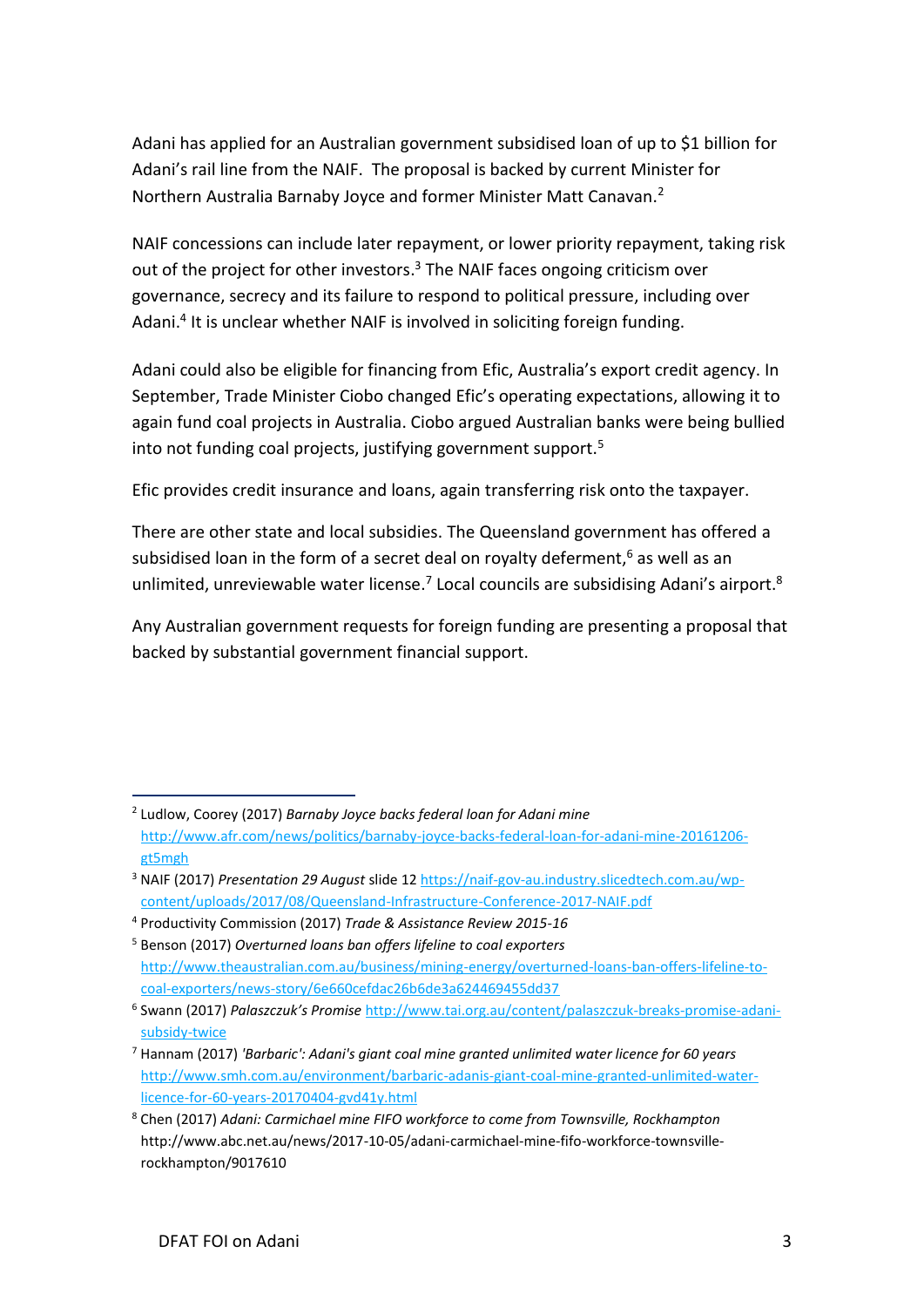# **Confirmation from DFAT - 10 Oct**

| → →   → Your FOI request [SEC=UNCLASSIFIED] - Message (HTML)                                                                                                                                                                                                                                                                                                                                                                                                                                                                                                                                                                                                                                                                                                                                                                                                                                                                                                                                                                                              | <b>10 C</b><br>х            |  |
|-----------------------------------------------------------------------------------------------------------------------------------------------------------------------------------------------------------------------------------------------------------------------------------------------------------------------------------------------------------------------------------------------------------------------------------------------------------------------------------------------------------------------------------------------------------------------------------------------------------------------------------------------------------------------------------------------------------------------------------------------------------------------------------------------------------------------------------------------------------------------------------------------------------------------------------------------------------------------------------------------------------------------------------------------------------|-----------------------------|--|
| File<br>Message                                                                                                                                                                                                                                                                                                                                                                                                                                                                                                                                                                                                                                                                                                                                                                                                                                                                                                                                                                                                                                           | ∾                           |  |
| O You replied to this message on 3/10/2017 6:03 PM.<br>FOI <foi@dfat.gov.au><br/>From:<br/>Tom Swann<br/>To:<br/>Cc:</foi@dfat.gov.au>                                                                                                                                                                                                                                                                                                                                                                                                                                                                                                                                                                                                                                                                                                                                                                                                                                                                                                                    | Sent: Tue 3/10/2017 6:01 PM |  |
| Your FOI request [SEC=UNCLASSIFIED]<br>Subject:                                                                                                                                                                                                                                                                                                                                                                                                                                                                                                                                                                                                                                                                                                                                                                                                                                                                                                                                                                                                           |                             |  |
| <b>UNCLASSIFIED</b>                                                                                                                                                                                                                                                                                                                                                                                                                                                                                                                                                                                                                                                                                                                                                                                                                                                                                                                                                                                                                                       | ¢,                          |  |
| Dear Mr Swann                                                                                                                                                                                                                                                                                                                                                                                                                                                                                                                                                                                                                                                                                                                                                                                                                                                                                                                                                                                                                                             |                             |  |
| Thank you for your email and for your payment by direct deposit in the amount of \$122.10 on<br>your request.                                                                                                                                                                                                                                                                                                                                                                                                                                                                                                                                                                                                                                                                                                                                                                                                                                                                                                                                             |                             |  |
| The payment was processed by the Accounts team on 21 September 2017. As the payment was<br>≣<br>made by direct deposit the Department does not issue a receipt, however, I have included the<br>payment advice below for your reference.                                                                                                                                                                                                                                                                                                                                                                                                                                                                                                                                                                                                                                                                                                                                                                                                                  |                             |  |
| I can confirm that your revised request will include documents created up to 13 September 2017.                                                                                                                                                                                                                                                                                                                                                                                                                                                                                                                                                                                                                                                                                                                                                                                                                                                                                                                                                           |                             |  |
| The Department sought the extension in time due to complexity and volume as your request<br>has captured several hundred pages of documents. In addition, a number of external<br>consultations will need to be undertaken on the release of the material you have requested<br>access to. I note that several line areas were tasked with undertaking searches for documents<br>relevant to your request, including three overseas diplomatic missions (embassies). A total of<br>six line areas including the Department's Queensland State Office conducted searches for<br>documents. Your request has captured a significant number of documents which has involved<br>extensive searches across these areas, including a centralised cable search. Given the extensive<br>nature of the searches required on this matter, along with the volume of documents relevant,<br>the Department sought an extension of time. The Office of the Australian Information<br>Commissioner granted DFAT a section 15AB extension in time until 20 October 2017. |                             |  |
| The additional time will allow the Department to complete the assessment of the documents<br>and to reach a decision on this matter.                                                                                                                                                                                                                                                                                                                                                                                                                                                                                                                                                                                                                                                                                                                                                                                                                                                                                                                      |                             |  |
| Should you require anything further, please contact our office.                                                                                                                                                                                                                                                                                                                                                                                                                                                                                                                                                                                                                                                                                                                                                                                                                                                                                                                                                                                           |                             |  |
| Yours sincerely                                                                                                                                                                                                                                                                                                                                                                                                                                                                                                                                                                                                                                                                                                                                                                                                                                                                                                                                                                                                                                           |                             |  |
| <b>DFAT FOI Team</b>                                                                                                                                                                                                                                                                                                                                                                                                                                                                                                                                                                                                                                                                                                                                                                                                                                                                                                                                                                                                                                      |                             |  |
| FOI and Privacy Law Section<br>Corporate Legal Branch   Legal Division<br>Department of Foreign Affairs and Trade<br>www.dfat.gov.au                                                                                                                                                                                                                                                                                                                                                                                                                                                                                                                                                                                                                                                                                                                                                                                                                                                                                                                      |                             |  |
| Web   Twitter   YouTube   Flickr                                                                                                                                                                                                                                                                                                                                                                                                                                                                                                                                                                                                                                                                                                                                                                                                                                                                                                                                                                                                                          |                             |  |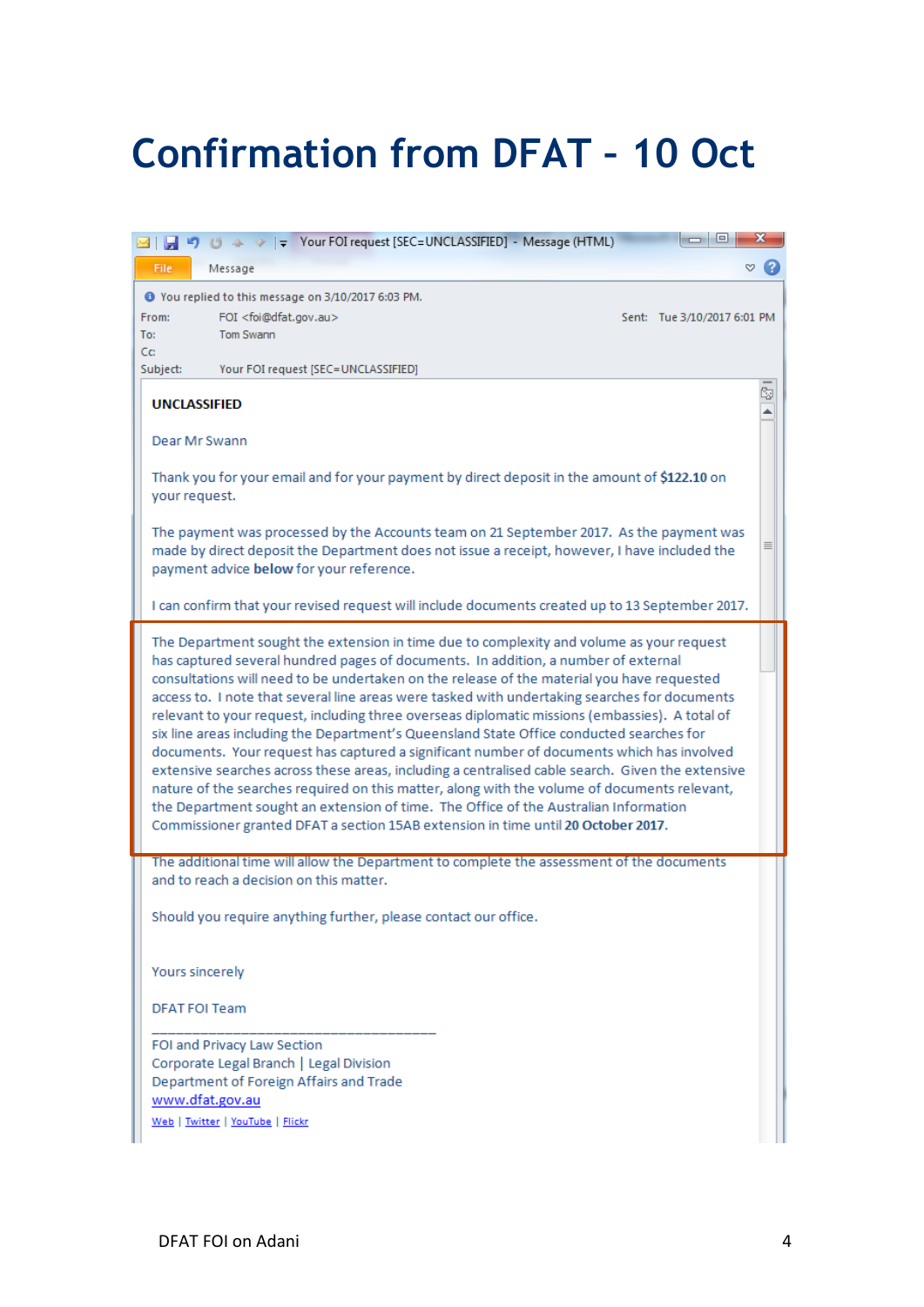# **Refined request - 13 Sept**

|                                                                                   | $\Box$<br>$\qquad \qquad \Box$                                                                                                                                                                                                                                                                                                                                                                                   | $\mathbf x$ |  |  |
|-----------------------------------------------------------------------------------|------------------------------------------------------------------------------------------------------------------------------------------------------------------------------------------------------------------------------------------------------------------------------------------------------------------------------------------------------------------------------------------------------------------|-------------|--|--|
| <b>File</b>                                                                       | Message                                                                                                                                                                                                                                                                                                                                                                                                          | ∾           |  |  |
| From:<br>To:                                                                      | Tom Swann<br>Sent: Wed 13/09/2017 5:24 PM<br>'FOI'                                                                                                                                                                                                                                                                                                                                                               |             |  |  |
| Cc:<br>Subject:                                                                   | RE: FOI request [SEC=UNCLASSIFIED] [DLM=Sensitive:Legal]                                                                                                                                                                                                                                                                                                                                                         |             |  |  |
|                                                                                   | Dear FOI Team                                                                                                                                                                                                                                                                                                                                                                                                    | Ŋ,<br>ė     |  |  |
|                                                                                   | Please amend my request to read as follows.                                                                                                                                                                                                                                                                                                                                                                      | ≣           |  |  |
|                                                                                   | Under the Freedom of Information Act, I request all correspondence and cables<br>held by the Department in its Canberra offices and created in 2017, which<br>refer to Adani's proposed Carmichael coal mine project or proposals for rail lines<br>to the Galilee Basin, and which                                                                                                                              |             |  |  |
|                                                                                   | (1) include or refer to any formal representations made by any Australian<br>government Minister or official requesting or recommending consideration of<br>financial contributions towards or involvement in these projects from<br>a) foreign government agencies, including Export-Import Banks or credit<br>agencies, or<br>b) multi-lateral financing agencies, or<br>c) foreign private sector financiers. |             |  |  |
|                                                                                   | For clarity, please search only amongst the 280 pages previously identified, as per<br>your response on 11 September.                                                                                                                                                                                                                                                                                            |             |  |  |
|                                                                                   | Please exclude duplicates and earlier versions of any document, but include the<br>final version of any document.<br>Please include emails where they include a complete email chain, but exclude<br>earlier emails in those chains. Please include attachments.<br>Please redact all phone numbers and signatures.                                                                                              |             |  |  |
| Sincerely,                                                                        |                                                                                                                                                                                                                                                                                                                                                                                                                  |             |  |  |
|                                                                                   | Tom Swann                                                                                                                                                                                                                                                                                                                                                                                                        |             |  |  |
| From: FOI [mailto:foi@dfat.gov.au]<br>Sent: Wednesday, 13 September 2017 10:24 AM |                                                                                                                                                                                                                                                                                                                                                                                                                  |             |  |  |
|                                                                                   | $\parallel \parallel \parallel$                                                                                                                                                                                                                                                                                                                                                                                  |             |  |  |
|                                                                                   |                                                                                                                                                                                                                                                                                                                                                                                                                  |             |  |  |

Note DFAT later confirmed (10 Oct, see above) that it is searching outside of Canberra and for documents up to 13 September.